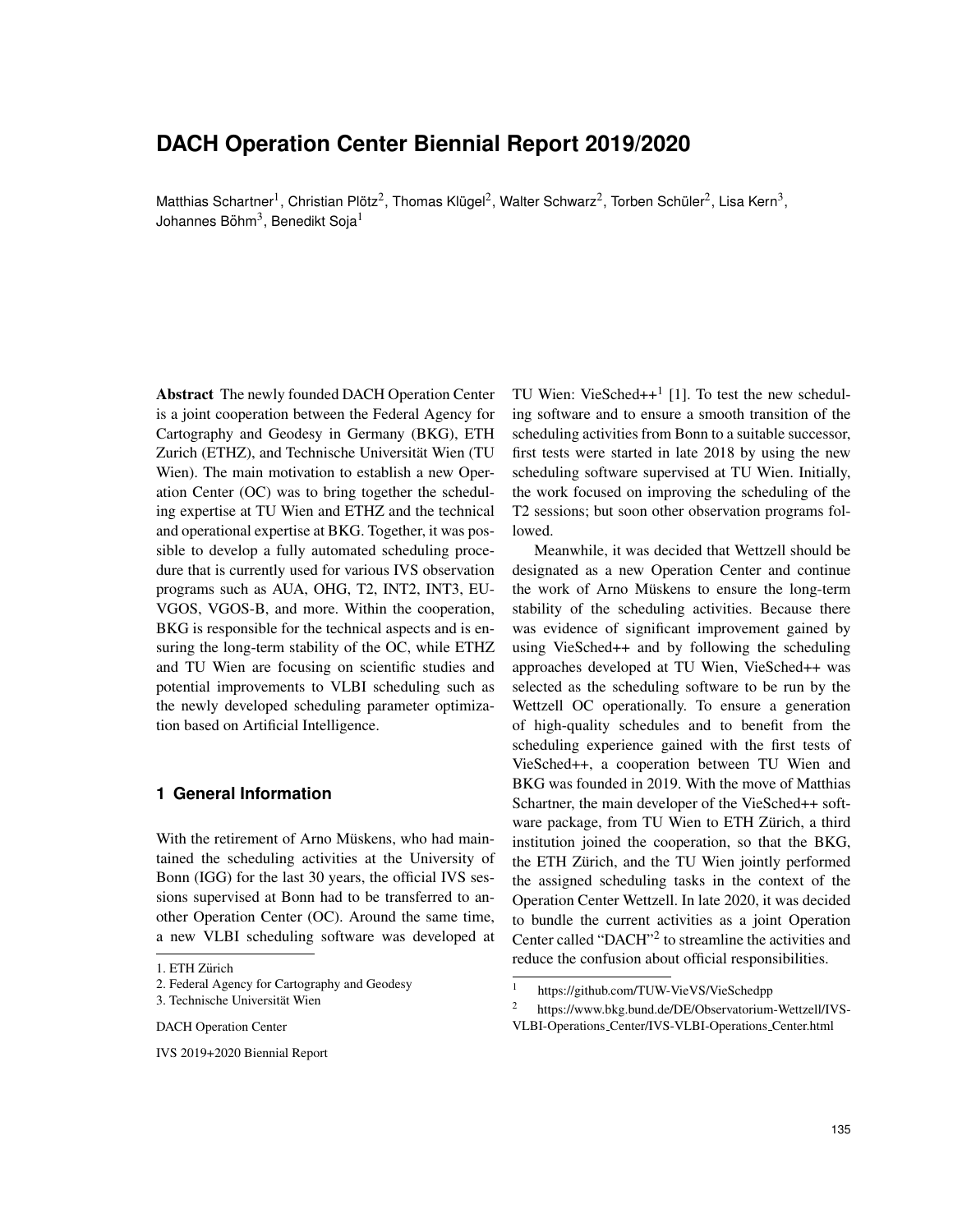## **2 Activities during the Past Year**

In the last year, the main focus was on the establishment of the new OC. Right from the beginning, it was planned to aim for a fully automated approach. For this purpose, VieSched++ was extended by VieSched++ AUTO<sup>3</sup>, an automated scheduling framework written in Python. In this regard, VieSched++ AUTO can be seen as a frontend to VieSched++. The automated scheduling routines are controlled by the session master files. Based on a daily cronjob, the schedule master files are checked, and upcoming sessions are identified. These sessions are then scheduled, and notification e-mails are distributed to responsible persons for human quality control as described in Section 3. Additionally, the schedule files are automatically uploaded to the IVS servers in case no human intervention is necessary. Since VieSched++ AUTO is written in the very popular and easily accessible programming language Python and is completely decoupled from the complex VieSched++ algorithms, maintaining and customizing VieSched++ AUTO is a fairly simple process. Thus, a special handling of individual observation programs is possible; this may include the addition of custom steps in the scheduling process, such as making custom changes to the VEX files required by the VLBA stations or custom changes to the SKD files required for VGOS sessions.

At the same time, new hardware facilities at Wettzell provided for the automatic scheduling ensure a long-term environment oriented for all of the necessary IT infrastructure with hardware redundancy and data backup procedures. These aspects are especially emphasized at the Geodetic Observatory Wettzell to provide a robust infrastructure concerning a potential failure analysis to reach quality-oriented requirements as an OC.

From a scientific point of view, the main focus was on improving the automation through an Artificial Intelligence powered parameter optimization [2]. This approach mimics evolutionary processes such as selection, crossover, and mutation to iteratively explore the scheduling parameter space to find an optimal solution for any given session. In particular, it optimizes the individual station weights and the weight-factors of the different optimization criteria [1]. A drawback of this approach is the excessive computational load. But this

drawback is diminished by the fact that the software runs automatically as a daily cronjob and can produce all schedules overnight.

### **3 Current Status**

In Table 1, the main staff members contributing to the DACH OC are listed together with their related tasks.

As of the beginning of 2021, several IVS Intensive observing series (INT2, INT3, and VGOS-B) and the 24-hour session series AUA, CRDS, CRF, EU-VGOS (only partly and scheduled by hand), T2, and OHG are officially scheduled by the DACH OC. Furthermore, the INT1, R1, R4, and VGOS sessions are also automatically scheduled for testing purposes but without uploading them to the IVS Data Centers. But their results can also be found on our web page. Additionally, other non-official IVS sessions are scheduled as well, for example the Southern Intensives (SI), local baseline sessions at Wettzell (GOW08), and BKG internal Intensives between Wettzell and AGGO (INT9 and GOW16) and between Wettzell, AGGO, and O'Higgins (GOW17). Table 2 lists the different observation programs as well as the number of automatically generated schedules (as of 2021-02- 11) and the name of the first automatically generated session. In total, over 400 sessions have already been automatically scheduled.

Figure 1 provides a high-level flowchart of the automated DACH scheduling procedure. For every VLBI observing program, some schedule template files are provided, and a dedicated scientific goal was defined. In the most simple case, the scientific goal can be defined as a mixture of achieving the best mean formal errors and/or repeatability values for the Earth orientation parameters and/or station coordinates. But in principle more complex and more sophisticated

**Table 1** Contributors to DACH OC and their tasks.

|                       | Matthias Schartner main software developer, quality control |  |
|-----------------------|-------------------------------------------------------------|--|
| Christian Plötz       | technical support, coordination                             |  |
| <b>Walter Schwarz</b> | lead technical support                                      |  |
| Torben Schüler        | head of observatory Wettzell                                |  |
| Lisa Kern             | quality control                                             |  |
| Johannes Böhm         | head of VLBI group at TU Wien                               |  |
| Benedikt Soja         | head of Space Geodesy group at ETHZ                         |  |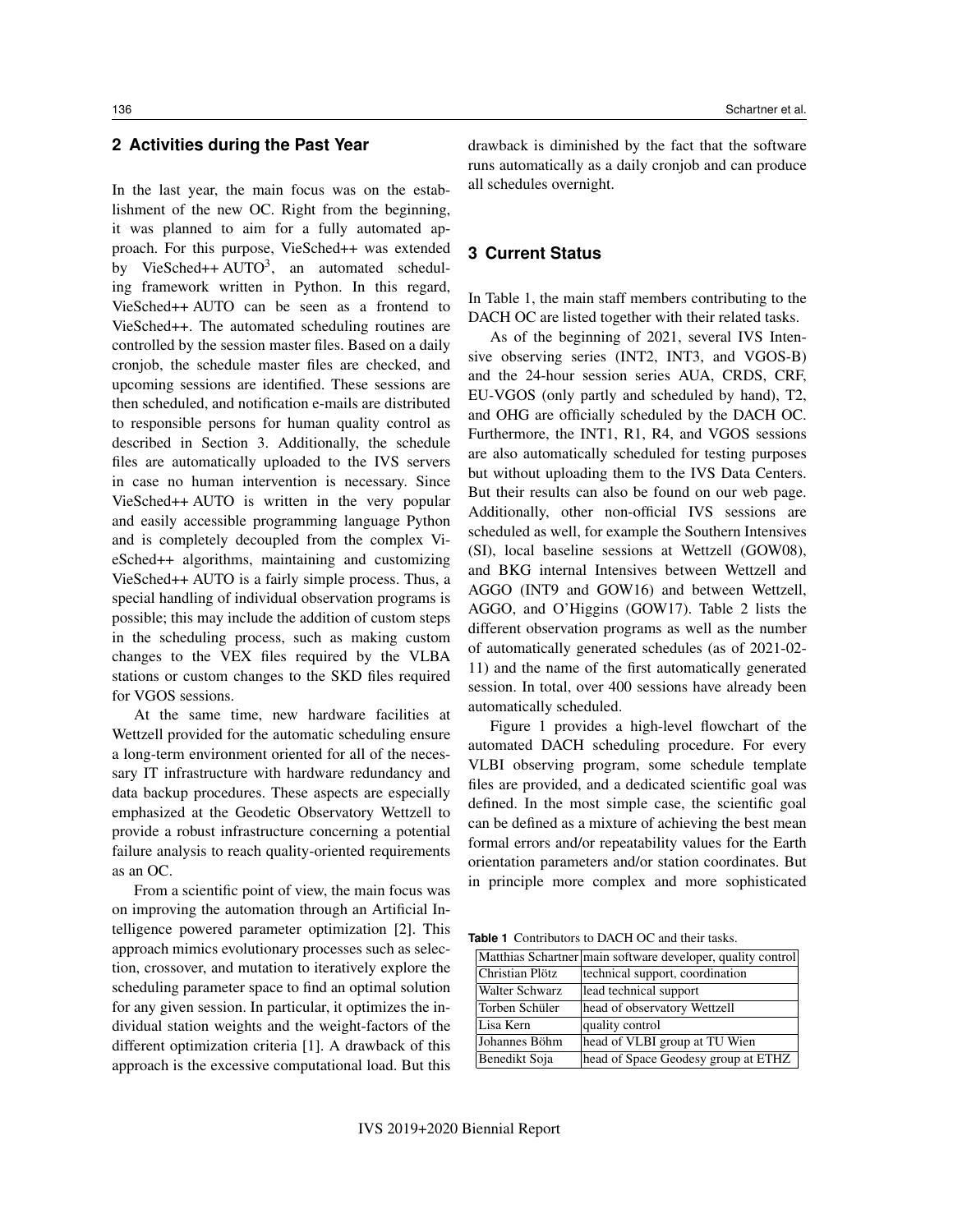**Table 2** List of automatically generated schedules per observation program. The first block lists IVS Intensive sessions assigned to the DACH OC. The second block lists IVS 24-hour sessions assigned to the DACH OC. The third block lists other IVS sessions not assigned to the DACH OC but automatically scheduled for testing purposes. The final block lists non-IVS sessions scheduled at the DACH OC. Column "#sessions" lists the number of automatically scheduled sessions (as of 2021-02-11), while column "first session" lists the first session of the observation program that was automatically scheduled.

| Name             |    | #sessions first session | (data)             |
|------------------|----|-------------------------|--------------------|
| INT <sub>2</sub> |    | 62 020200               | $(2020-07-18)$     |
| <b>INT3</b>      |    | 24 Q20188               | $(2020-07-06)$     |
| VGOS-B           |    | 10 B 20329              | $(2020 - 11 - 24)$ |
| AUA              |    | AUA066                  | $(2020-07-15)$     |
| CRDS             | 4  | <b>CRD108</b>           | $(2020-08-04)$     |
| CRF              | 3  | <b>CRF120</b>           | $(2020-09-07)$     |
| T2               | 3  | T <sub>2</sub> 141      | $(2020-09-15)$     |
| OHG              |    | 3 OHG126                | $(2020-07-28)$     |
| <b>INT1</b>      |    | 148 120188              | $(2020-07-06)$     |
| R1               |    | 29 R 1957               | $(2020-07-27)$     |
| R4               |    | 30 R4956                | $(2020-07-23)$     |
| VGOS             |    | 14 VO0219               | $(2020-08-06)$     |
| GOW08            |    | 5 WD344I                | $(2020 - 12 - 09)$ |
| GOW16            |    | 24 WD2120               | $(2020-07-30)$     |
| GOW17            | 1  | WD287R                  | $(2020-10-13)$     |
| INT9             |    | 5 WD233O                | $(2020-08-20)$     |
| SI               | 31 | SI0181                  | $(2020-06-29)$     |

goals are possible as well. To simplify the generation of a scientific goal and its implementation within VieSched++ AUTO, hundreds of pre-defined statistics are available.

The schedule template files serve as a starting point and contain information about the proper observing mode to use and the scheduling boundary conditions that are necessary. For every session, these template files are adjusted and further serve as input for the scheduling software VieSched++. For example, within the template files the station network and start and stop times are adjusted, and necessary down and tag-along times are assigned. If general changes to the scheduling approach are necessary, for example, if the target observation signal-to-noise ratios need to be adjusted or the minimum observation time needs to be changed, it is mostly sufficient to do these adjustments in the template files directly. Because they are humanreadable and the file format is the very popular and standardized Extensible Markup Language (XML), no programming skills are required to perform these adjustments. Additionally, it is possible to use the Vi-



possible update of auxiliary files (e.g. source lists)

**Fig. 1** High-level flowchart for the automated DACH scheduling procedure. Orange boxes represent files/metrics defined for every observation program. Green boxes are tasks executed by VieSched++ AUTO. Blue boxes depict scheduling results of VieSched++. Gray boxes represent external data sources.

eSched++ graphical user interface to change the template files or to produce new ones.

Defining a dedicated scientific goal is necessary for several reasons. First, the concept of VieSched++ is that it will not only generate one schedule per session but a multitude of different schedules using different observation strategies and approaches. Often more than one thousand different schedules are generated per session. Every session is further simulated at least one thousand times to receive reliable repeatability estimates, leading to over one million simulation runs per session. Based on the dedicated scientific goals the best schedule is selected. This approach further ensures a transparent decision making without any human bias solely based on Monte-Carlo simulations.

The best schedule, together with meaningful statistics and comparison graphs, is distributed via e-mail to some responsible persons for human quality control. Here, great care was taken to make it possible to quickly judge solely based on the notification e-mail and attached figures if the schedule is good or not. This approach is reducing the human workload significantly, because no additional software packages need to be used to inspect the scheduling results, and the quality control can be done on every computer. In the case that there is no human intervention necessary, the schedule is automatically uploaded to the IVS Data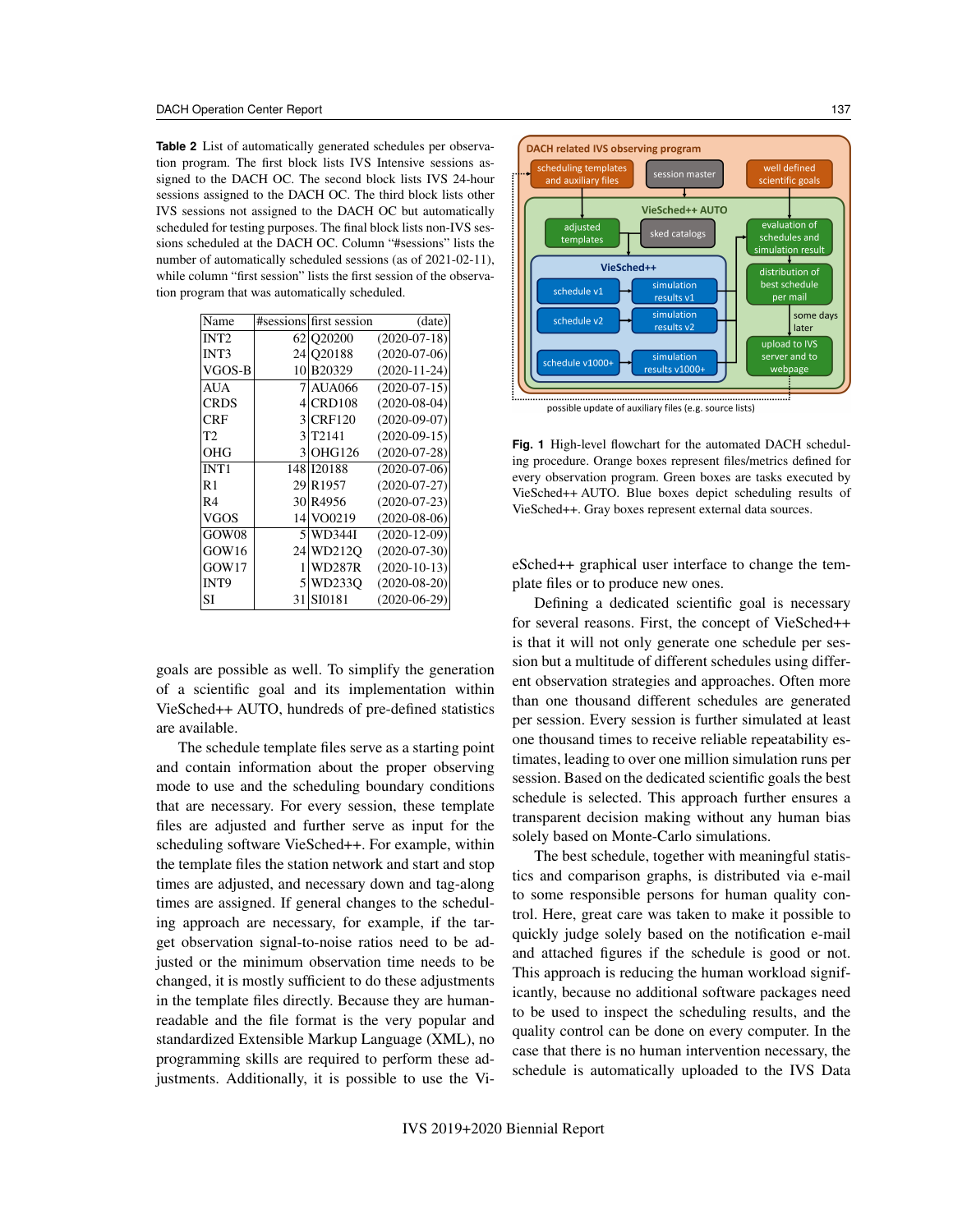

**Fig. 2** Statistics of the INT2 observing program as attached to the scheduling e-mails for human quality control. Besides general statistics, the simulated dUT1 mean formal errors (mfe) and repeatability values (rep) are listed as well as information about the sky coverage.

Q20347

Q20327<br>Q20333 Q20334 Q20340<br>Q20341 Q20347<br>Q20348<br>Q20354 Q20355<br>Q20362

Q20333<br>Q20334 Q20340 Q20341 Q20348<br>Q20354 Q20355<br>Q20362

Q20327

Centers some days after the scheduling was done. It should be noted that the automated scheduling process is very robust. Within a 30-day period in early 2021, no human interaction was necessary. Furthermore, VieSched++ AUTO automatically distributes error notifications via e-mail in case problems arise, and log files are stored for inspection.

Q20340 Q20341<br>Q20347<br>Q20348<br>Q20354

Q20355 020362

Q20327 Q20333 Q20334

Q20327<br>Q20333 Q20340

Q20334

Q20341<br>Q20347<br>Q20354<br>Q20355<br>Q20362

Figure 2 depicts a summary plot of the INT2 statistics. Every time a new INT2 session is scheduled the statistics figure gets updated. It is also attached to the notification e-mails for human quality control. In the figures, various interesting and meaningful statistics of the last ten sessions of this observation program are visualized. Therefore, it is possible to quickly compare the scheduling performance with the ones of previous sessions to identify potential problems. Depending on the observation program and the session goal, the displayed statistics vary.

As an example, Figure 3 displays the sky coverage of session Q20348 (IN220-348) in a stereographic projection (only the northern half) observed on 2020- 12-13 and scheduled by the DACH OC. This kind of graphics is automatically distributed by e-mail for human inspection and for quality control. Here, the integration time is color-coded, but similar plots with a color-coded observation start time with respect to the session start time exist and are distributed as well.



Q20334<br>Q20340<br>Q20347<br>Q20354<br>Q20355<br>Q20355<br>Q20355

Q20327<br>Q20333

**Fig. 3** Sky coverage of session Q20348 with color-coded integration times. These plots are attached to the automatically generated notification e-mails distributed by VieSched++ AUTO and are uploaded to our web page.

## **4 Future Plans**

As a next step, the plan is to incorporate actual analysis results into the statistics and decision making process. One could think of automatically analyzing the correlation and analysis reports looking for anomalies. Based